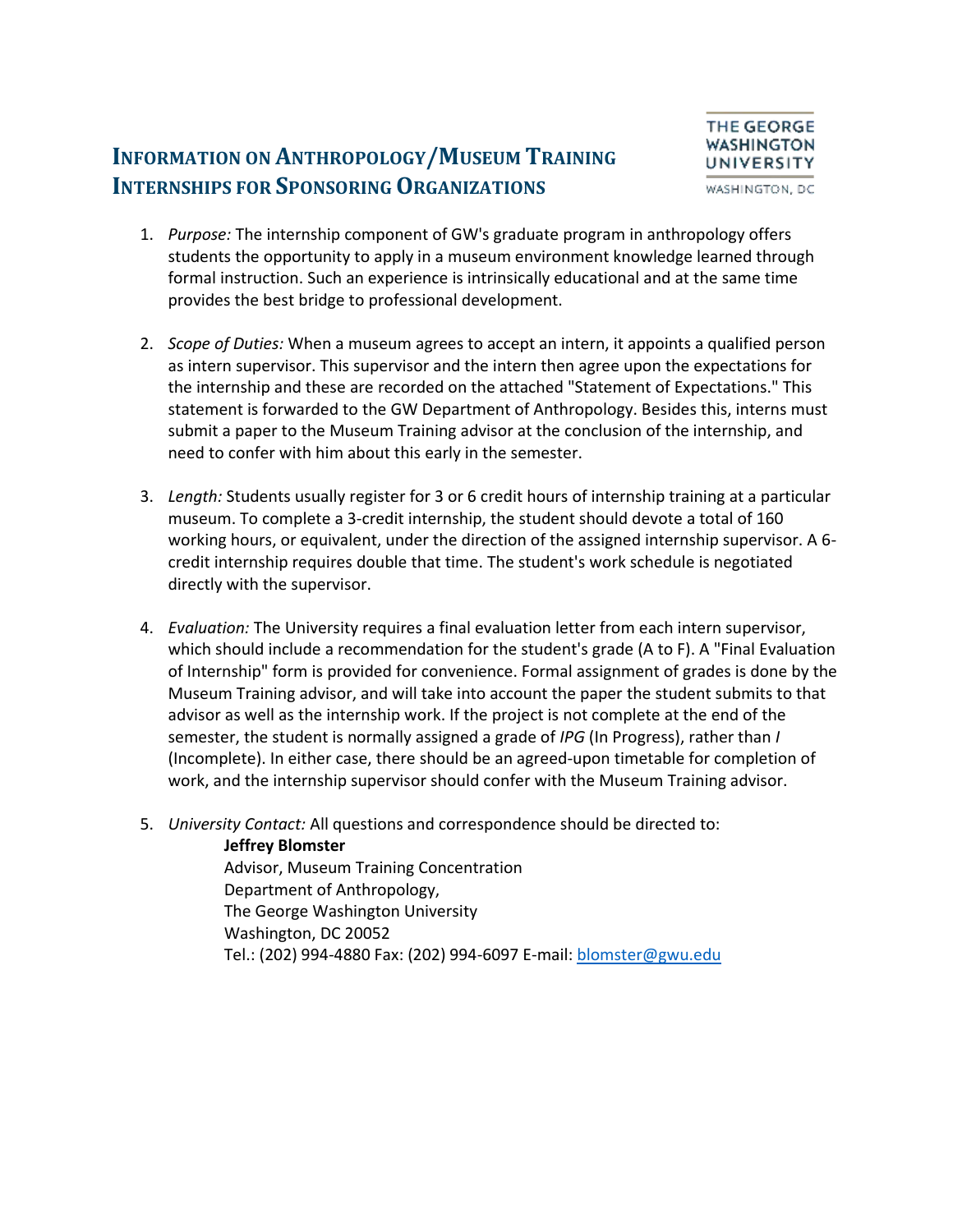## **STATEMENT OF EXPECTATIONS**



(to be signed by both the supervisor and the intern)

*Describe the expectations for this internship, specifically noting the process of orientation, major activities, and final products. (Supervisor: Please discuss this statement with the intern. Before the internship begins there should be essential agreement about expectations).*

Supervisor **Date** Date Intern Date Date Date

\_\_\_\_\_\_\_\_\_\_\_\_\_\_\_\_\_\_\_\_\_\_\_\_\_\_\_\_\_\_\_\_\_\_\_\_ \_\_\_\_\_\_\_\_\_\_\_\_\_\_\_\_\_\_\_\_\_\_\_\_\_\_\_\_\_\_\_\_\_\_\_\_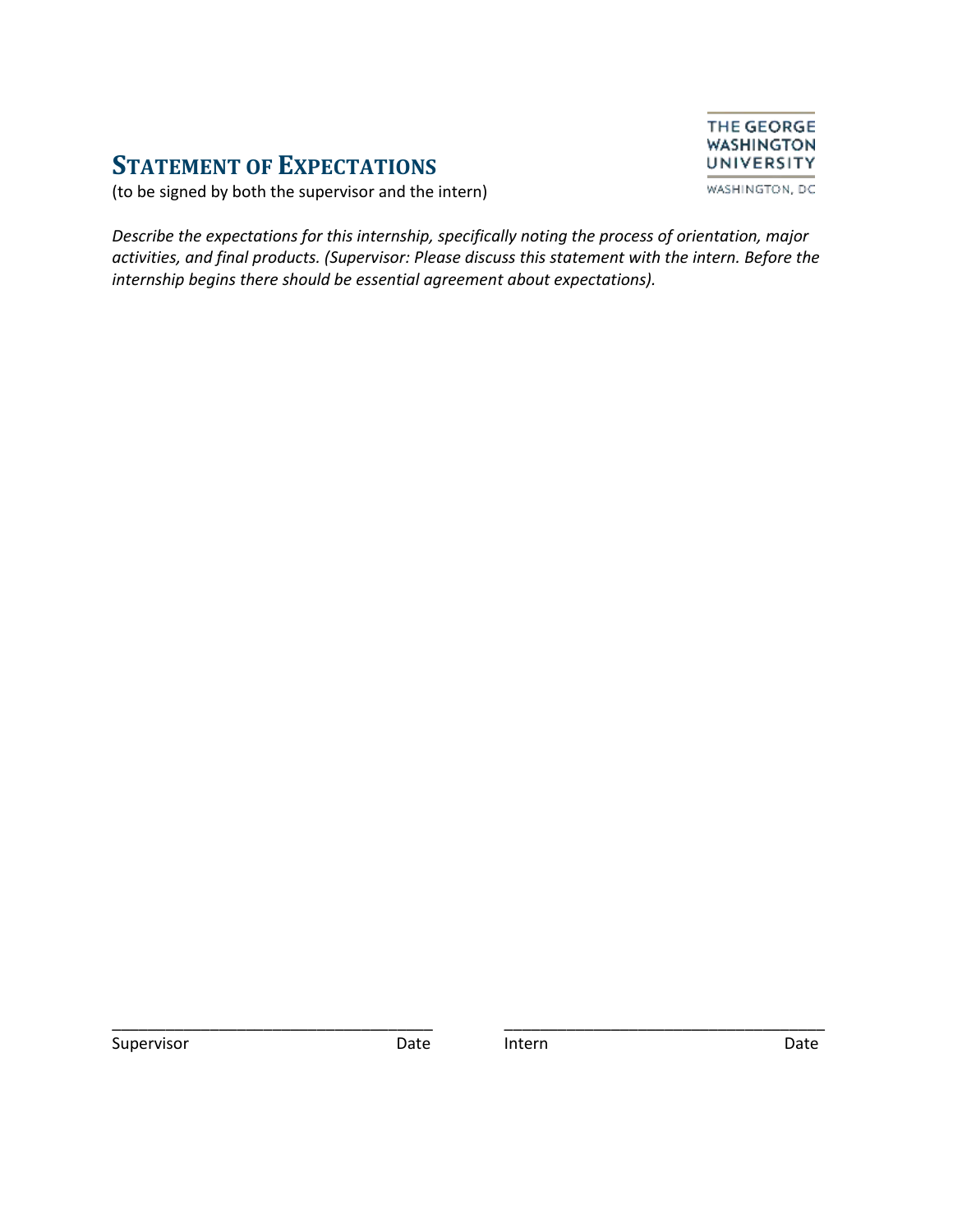## **INTERNSHIP CHECKLIST AND TIMETABLE**



WASHINGTON, DC

#### **DOCUMENTS REQUIRED OF SUPERVISOR**

- Statement of Expectations (at start of internship)
- Final Evaluation of Internship (at completion of internship)

*Please note that it is important to submit your final evaluation on time since we cannot award a final grade to the student without it, nor can we forward compensation to the museum.* 

Thank you for your cooperation.

Required documents should be sent to:

Jeffrey Blomster Director, Museum Training Concentration Department of Anthropology The George Washington University Washington, DC 20052 Tel.: (202) 994-4880 Fax: (202) 994-6097 E-mail[: blomster@gwu.edu](mailto:blomster@gwu.edu)